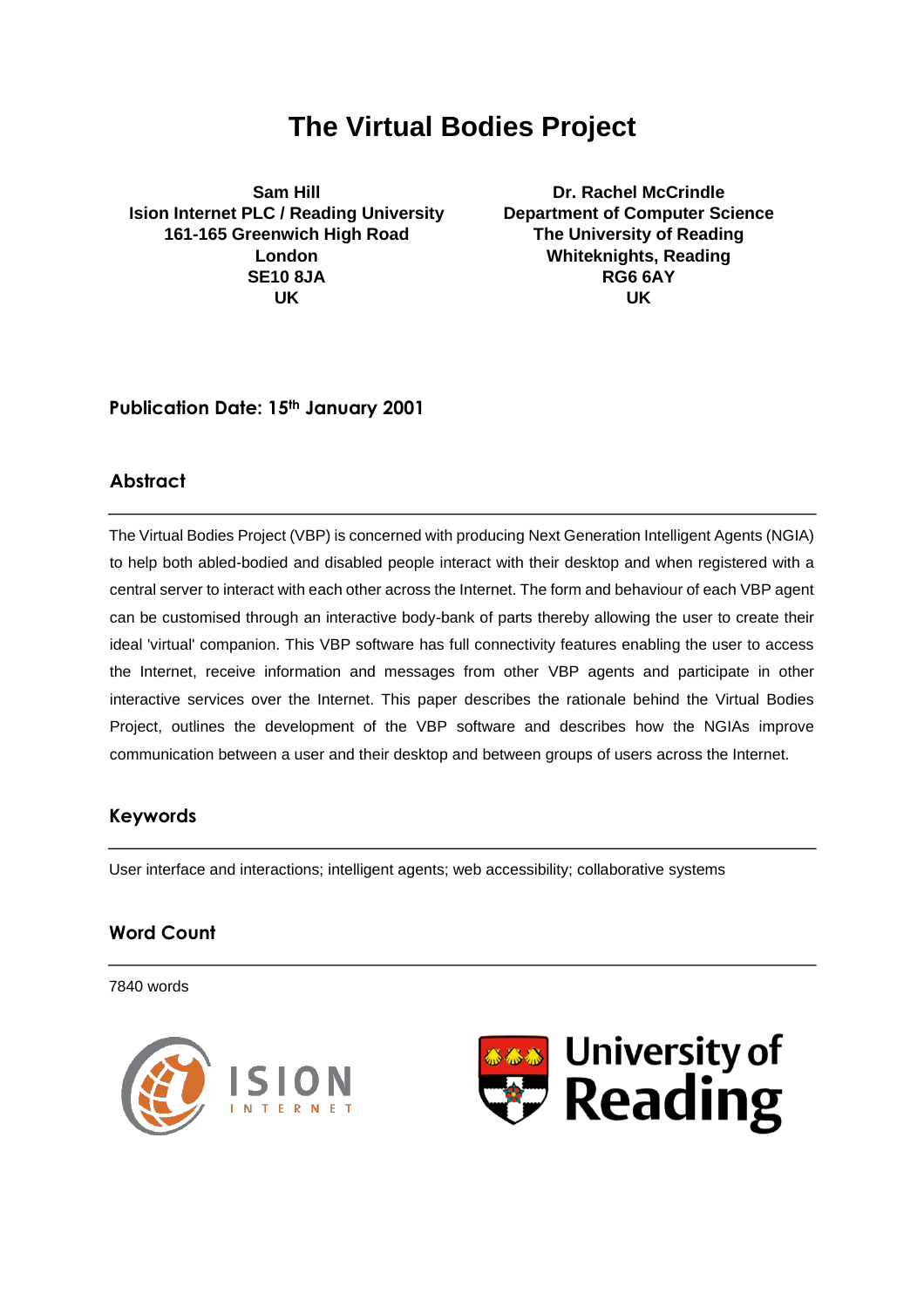# **Front Page The Virtual Bodies Project**

**Sam Hill Ision Internet PLC / Reading University 161-165 Greenwich High Road London SE10 8JA UK**

**Dr. Rachel McCrindle Department of Computer Science The University of Reading Whiteknights, Reading RG6 6AY UK**

# **Abstract**

The Virtual Bodies Project (VBP) is concerned with producing Next Generation Intelligent Agents (NGIA) to help both abled-bodied and disabled people interact with their desktop and when registered with a central server to interact with each other across the Internet. The form and behaviour of each VBP agent can be customised through an interactive body-bank of parts thereby allowing the user to create their ideal 'virtual' companion. This VBP software has full connectivity features enabling the user to access the Internet, receive information and messages from other VBP agents and participate in other interactive services over the Internet. This paper describes the rationale behind the Virtual Bodies Project, outlines the development of the VBP software and describes how the NGIAs improve communication between a user and their desktop and between groups of users across the Internet.

### **Keywords**

User interface and interactions; intelligent agents; web accessibility; collaborative systems

# **1. Introduction and Aims**

Digital technologies such as hypermedia, virtual reality, digital video broadcasting, video conferencing, co-operative working and the world wide web have been the subject of intense development over recent years and together may be said to comprise the second information technology revolution. These developments coupled with the continually decreasing costs of the enabling technology have resulted in significant expansion in their use. Indeed, it is already noticeable that such applications are impacting heavily upon our environment whether in the workplace, in education or in entertainment [1]. Driven by this increase in the use of computers there is a continual need to improve the way in which people interact with computers. The aim of the VBP has been to develop a novel more user-friendly and intuitive way for people to do this with benefits accruing to many different user-client groups.

Inexperienced users in particular often have great difficulty in understanding or using computers. They frequently find themselves facing situations that extend beyond their knowledge of the program they are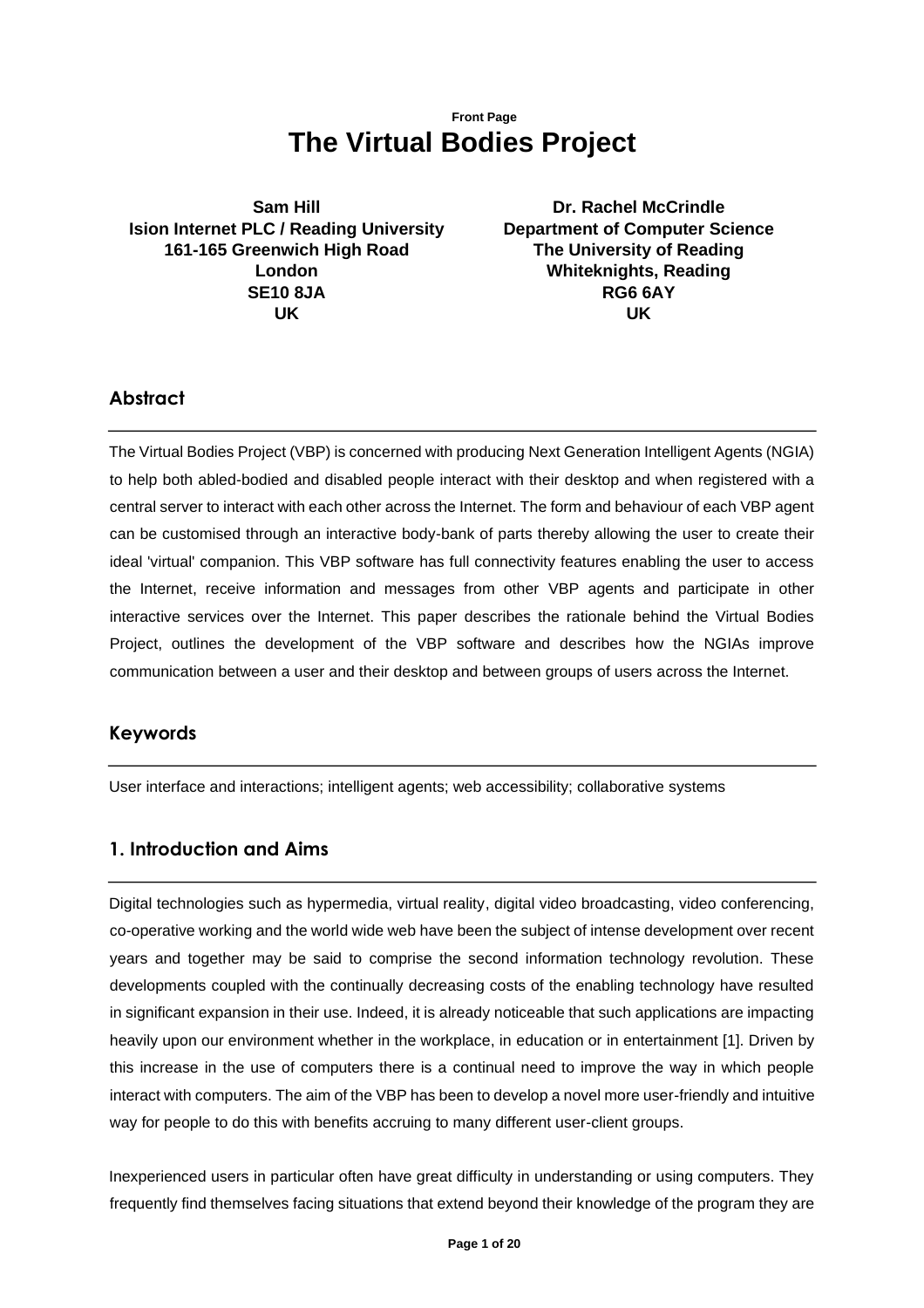using, or in which they are unable to achieve a task with the software and require help. Surveys [2] have shown that the people who suffer from this lack of understanding of computers are predominantly children and older adults, and that this can lead to technostress, which is directly related to technophobia, basically a fear or hated of computers. There have been many documented cases of Technostress, which highlight the needs of many computer users. For example, a survey for Channel 5 news, discovered that many users "feel that their computer makes them look stupid" [3], since they are often in a situation where they are unsure of what to do. Technostress can result if this problem gets out of hand and may manifest itself as violence towards the users computer. The route cause of this is a lack of understanding on the part of the software as to what the user of the computer is attempting to do. If a computer program can be developed to address this issue then "finally, someone has addressed the human side of the information revolution." [4].

Experienced users will also benefit from more intuitive interfaces by being able to achieve tasks in a simpler, more efficient and user-orientated way, rather than in that dictated to them by the computer system [5]. There is also a small but very significant group of the general and computing population who currently through some form of disability are unable to exploit fully, the capabilities of current interfaces, and hence take full advantage of the benefits offered to them by the new computing technologies. It should be possible however, to design adaptations or enhancements to user interfaces in order to compensate for sensory, motor or mental impairment of disabled users, thereby creating powerful communication and co-ordination mechanisms [6].

The Virtual Body Project explores ways in which to achieve more natural interaction between the user and the computer and develops a novel application, which is simple to use and which can be easily expanded to encompass the entire software environment. The resultant Next Generation Intelligent Agents (NGIAs) are fully customisable in respect of their looks and personality. They can intelligently react and interact with the user, based on situations the user may find themselves in and provide assistance or entertainment in a friendly and informative way. The NGIAs can also incorporate sound and speech capabilities to enhance their interactive capabilities and increase their applicability.

# **2. Project Objectives**

In order to create the VBP software emphasis was placed on developing and integrating the following areas:

- $\mathscr A$  A range of body parts from which to assemble and customise the NGIAs.
- $\mathscr S$  Software to provide interactive facilities between the character and the user.
- $\mathscr S$  Software to interpret and assist the user in all situations.
- $\mathscr S$  Software to allow multiple characters to communicate.
- $\mathscr S$  Software to enable include speech generation and sound effects.
- $\mathscr A$  A modular framework for program flexibility and expandability.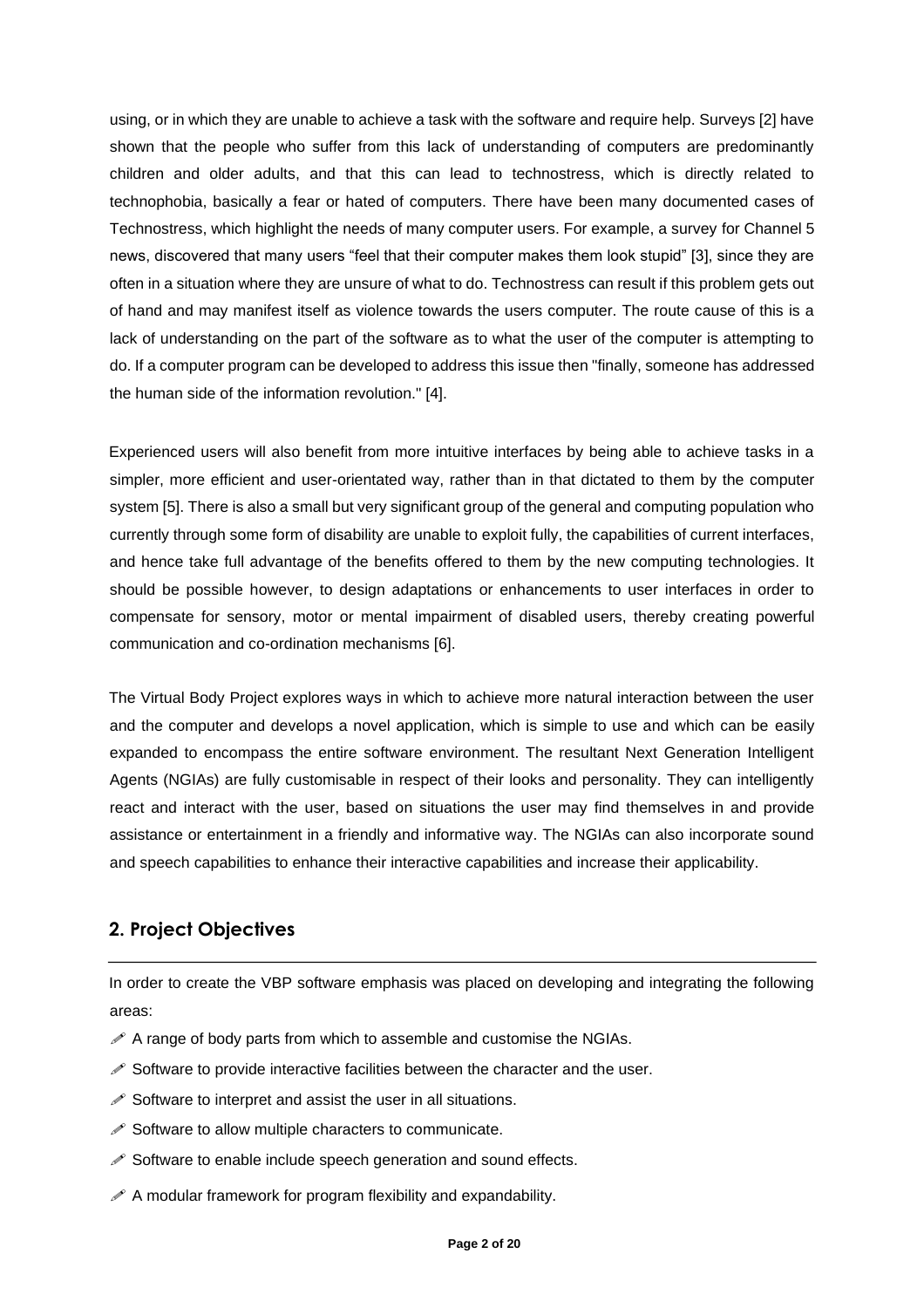# **3. Relationship to Existing Products**

This project links the areas of human-computer interaction (HCI) and distributed systems, both of which are extremely important to the computer industry. HCI is one of the fundamental areas of computer science [7] and techniques have been have been evolving and developing since the days of the first computer, when the interaction method was to use holes punched into a piece of card to supply a computer with a given task. With the invention of the keyboard users could more easily and readily instruct the computer through typing the requests into predefined fields or selecting combinations of keystrokes to activate predefined tasks. The invention of the mouse, gave rise to much more flexible and non-linear systems, where the user can click to select tasks. This also led to the first multi-tasking operating systems. Since then however, the field of HCI has slowed down, with new methods of interaction tending to be improvements and tweaks to the existing systems rather than radical changes to the way in which users interact with their computer systems. The VBP project intends to advance the field through exploiting natural language processing techniques in order to create as user friendly and intuitive HCIs as possible.

Distributed Systems are the current forefront of computer technology. The original distributed systems date back to the dumb-terminal and file-server systems from the 1970s. Such systems then dropped out of favour in the 1980's, when computer administrators chose more standalone systems with a shared printer. Recently though, with the popularity of the Internet (which is a massive distributed system) distributed systems are making a comeback. The VBP operates as a distributed system since all the programs can interact not just with the user, but with each other through information and task sharing. In this way the VBP program is capable of combining computers to solve larger problems in a shorter period of time.

There are many programs that cover different aspects of the VBP, but to date little attention has been paid to combining the features into a single coherent application such as that developed within the VBP. One of the most famous programs that enables a degree of user interaction and limited customisation is the Microsoft Agent system, more commonly known as the "Paperclip" [8]. Here the agent program attempts to offer ideas and assistance in relation to the users current task and provides assistance with any problems the user may have whilst using any Microsoft Office program. This is achieved by the user entering an English language string into a dialog box and the program matching it with words entered in the help system. If any of the help topics provide a match then the program offers this as a solution to the users query. With regard to entertainment, applications such as TopCat and EzSheep place a character onto the users desktop which interact in a fun way - EzSheep meanders about the screen and occasionally does something different and TopCat chases constantly after the mouse and falls asleep when it finally catches it. The Virtual Bodies Project takes these basic ideas and expands them into a system to provide full control for the computer environment.

On the distributed system side, there are still relatively few programs that allows users to interact with each other. The most commonly used system is ICQ (I-Seek-You), which is a system where every user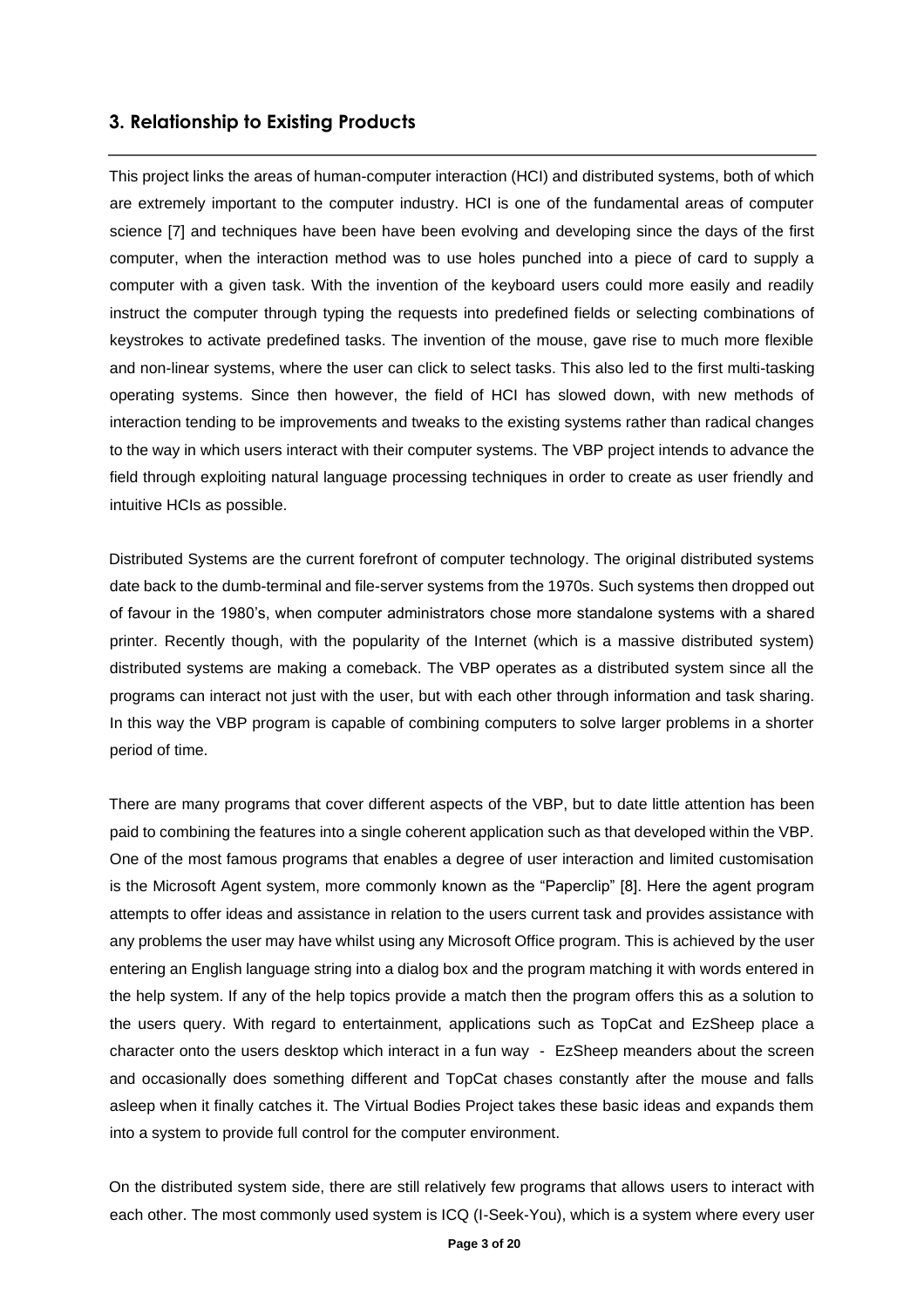is allocated a unique identity number, and when their computer is connected to the Internet, ICQ registers them with a central server and finds out which of their friends are online. This then allows messages to be transferred between these friends; online chats to take place and for the user to discover which of their friends are currently connected to the Internet. A system similar to this operates inside the Virtual Bodies Project (VBP), except that the VBP system is more flexible, allowing not just the exchange of messages, but whole chats and interactive ideas exchange to take place through online chats and program sharing.

### **4. Overview of VBP Features**

There are two main areas of development for the VBP system – the end user (interaction) software and the server-based (communication) software, a distributed system to support this program.

The end user software is further divided into two main components – the Creation program and the actual Interaction program. The Creation component of the software is where the user can create their NGIA character for their desktop, this is achieved using a supplied range of body parts – such as arms, legs, and heads. This range of body parts can be added to and extended at any time. This program also allows the user to name their character and to adjust its personality which directly relates to how much interaction the character has with the user of the software. Once the user is satisfied with the final design of the character, the program will set up all the necessary files on the computer and launch the Interaction component of the software.

The second component of the user-end of the software is the Interaction program, which the user can choose to load automatically at startup (when the computer is initially switched on) or invoke specifically when the user wishes to use the software. The program is designed to occupy the smallest amount of computer desktop space as possible, so as not to dominate or distract the user but to be easy to find when required. The program thus occupies a small window on the desktop, which the user is free to position where they wish on the computer screen in a similar fashion to the way in which Microsoft Agents can be positioned.

The Interaction program provides the user with various interactive features. The character will animate at random intervals to give the impression that the character is more three-dimensional than just a simple computer program. The program will also monitor the users activity and if there appears to be the characteristics of the user being, for example bored, then the program will identify this and suggest an alternative activity for the user to do. The level of interaction also includes the interpretation of English Natural Language (although other languages can easily be added into the system) for the understanding of instructions, help requests, general conversations and the like. For example, a user can ask their character to load a certain program, open a specified document, or to find a file; they can pass the character a mathematical equation and the character will reply with the answer; they an ask the character to find some information out for them on the Internet and have the results pasted into a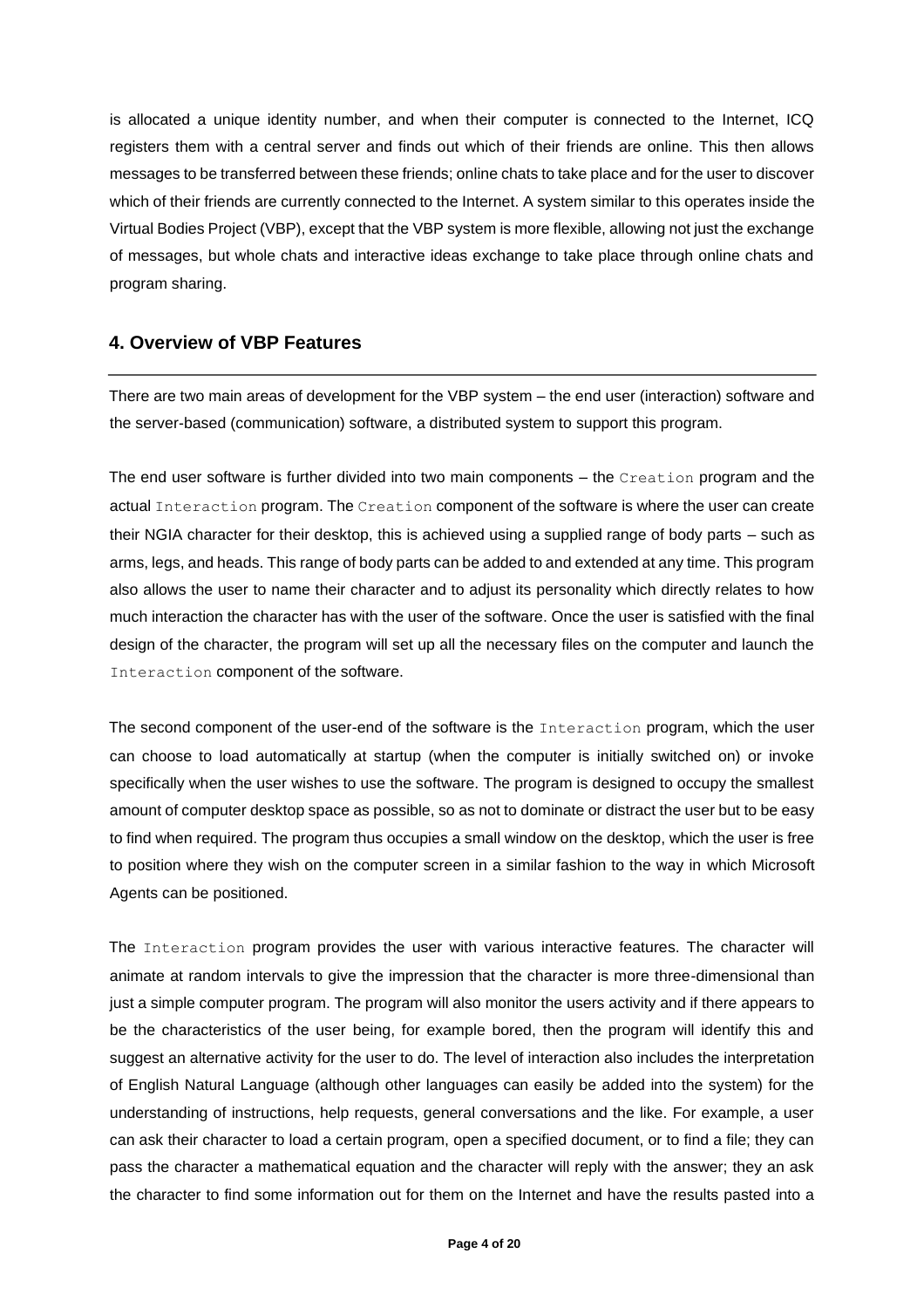word document; they can play several games with the character; and, due to the design of the system, incorporate any new additional tasks easily into the system.

The Interaction program can also be used to communicate with other people anywhere in the world running the Virtual Bodies Project software, as the system is completely network aware, it can find via its central server, other Interaction programs in-use anywhere on the Internet and pass messages and pictures, and even have a chat between two virtual bodies characters over the internet, whilst carrying on with the rest of the users work.

The Interaction component of the software also includes speech generation via the Microsoft Speech API [9] (which has to be installed onto the users system), to allow the character to interactively talk back to the user. An expansion of this area is to include speech recognition so the user can pass instructions to the system aurally and enable users to talk to their computer and have it understand their requests. The current development version of the software is fully capable of supporting this feature, although it has not yet been associated with a speech recognition engine.

The user is also free at anytime to dynamically alter the design of their character on the fly. The changes made to the design of the character take effect immediately from when the changes are made without the system needing to be restarted, paused or receive any additional interaction from the user.

#### In summary, the Interaction software offers:

- **Character Creation software** for the users to design their desktop character using a predefined range of body parts.
- **User Interaction software** ways for the user to interact with the character.
- **Character Interaction software** methods for the character to use software already available on the users computer.
- **Speech generation** enhancing the interaction experience by the character talking back to the user.
- $\mathscr X$  **Additional Programs** to enhance the experience.

The server-based (Communication) part of the system is a single standalone program, which runs on a server based at Ision Internet. This program operates as both a Virtual Bodies server and as a web server. The Virtual Bodies Server allows the Interaction part of the software to use this server as a gateway to announce its presence to any other interactive programs currently in use anywhere on the Internet, and to talk to these programs directly. The server works as a web server by supplying a web front end, which can be viewed by any program able to view HTML web pages. This allows people to locate their friends using the system, since it can supply details about any users of the system. It also provides the facility to allow people to display a graphical image on their own personal website showing their current status – either Online or Offline – as and when they use their computer.

In summary, the Communication software offers: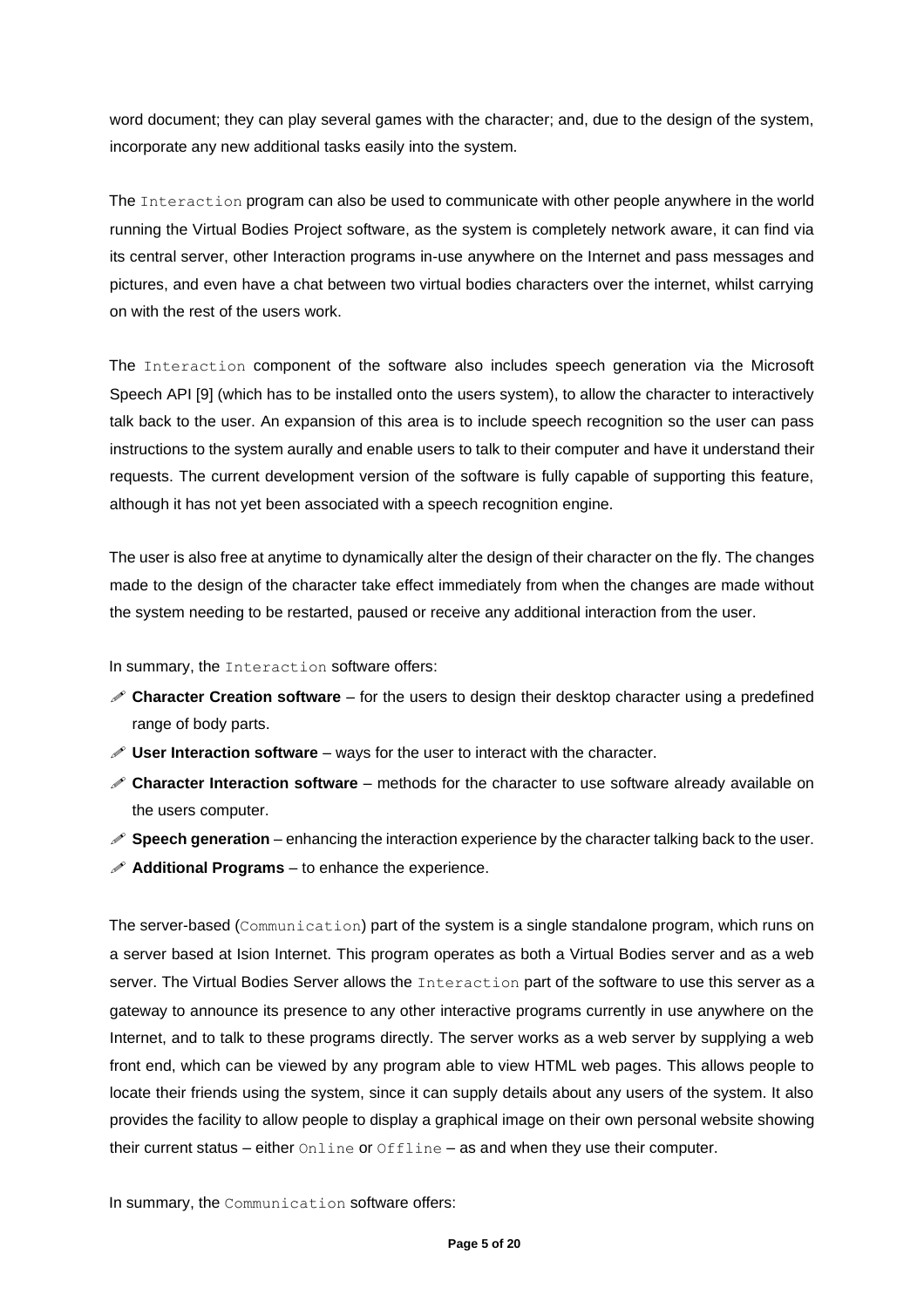- **A communication method** –to allow communication to take place.
- **Communication software** –to allow different users to exchange messages and conversations between each other

#### **5. Design of the VBP System**

Figure 1 shows the overall design and structure of the VBP software, including the main components developed for the software and the links between the software components.

|                         | Mais Program           |                                                            |
|-------------------------|------------------------|------------------------------------------------------------|
|                         | MANAGER & Program      | <b>Local Computer</b>                                      |
| <b>Communication</b>    | <b>Phopins:</b>        |                                                            |
| Chef Settman            | Mail Services          | Any program in computer<br><b>Contract of the Contract</b> |
| Cardwards Sarvices      | Special August produce |                                                            |
| Internation Exchanging. | O B w 1/8 P Plugins    |                                                            |
|                         |                        |                                                            |
|                         |                        |                                                            |
| Cantral Server          |                        |                                                            |
|                         |                        | 5320100632120092<br><b>Biter VBP Characters</b>            |
|                         |                        | 이 어려워 까봐요? 신용 씨들은                                          |



Each small white box on Figure 1 represents a module in the Virtual Bodies system whilst the shaded grey boxes show the layers of the program and where the modules are contained. For the Virtual Bodies Project itself (i.e. the character on the users desktop) this incorporates several modules distributed across various layers and dividing the program into the two main areas – Interaction and Communication. The Communication part of the software contains the modules used for communicating with the server and other Virtual Bodies characters on the Internet. The Interaction part contains the main interaction software, such as the Natural Language parser and the main character software. It also has a subsection of  $\text{Plug-ins}$ , which incorporates all the programs which can be used or included in the Virtual Bodies Project, but which are not included in the main software. These include from the Virtual Bodies system the mail services, and can include any program from the local computer.

### **6. Development**

The Virtual Bodies Project has been developed as a mixture of J++, the Microsoft implementation of Java and Sun native Java version 1.1.8. Java has been chosen as the language for the program since this offers the best cross-platform capabilities of any language. This is due to Java operating inside a virtual machine on each computer such that the program source code does not need to be changed between different operating systems. The server part of the VBP system has been written in native java, allowing it to be completely cross platform and capable of being used on any operating system. This is very useful since most web-based servers are either running NT, Linux or Unix in equal proportions and writing the server in any specific language would restrict which platform is supported.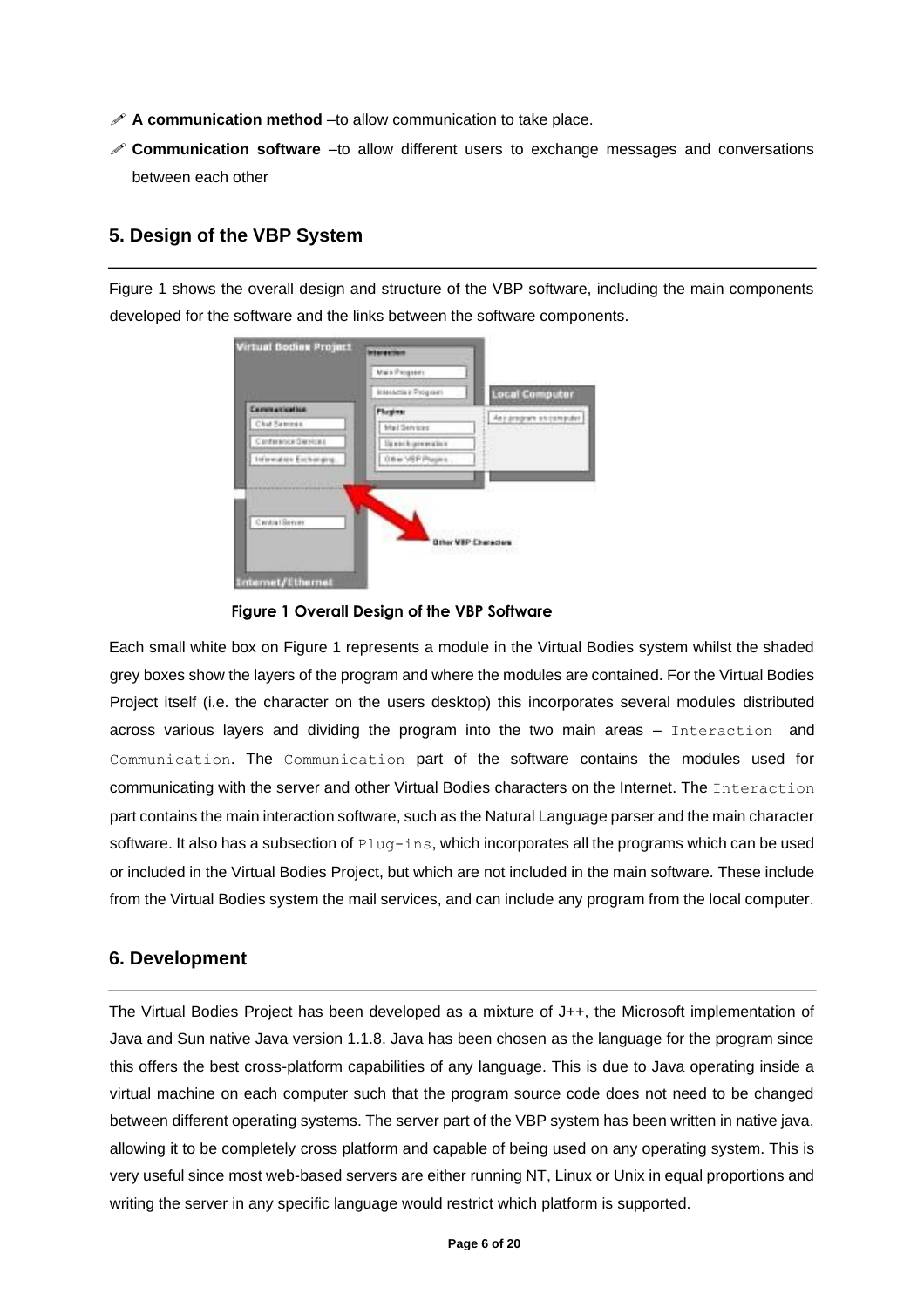The actual character part of the software has been written in Microsoft J++. This is based on the Java language and allows native Java applications to be developed, but it also allows windows specific programs to be created – allowing the programmer access to windows specific API's (Application Programming Interfaces). This means that the software is capable of directly interacting with the native computer without going via the Java Virtual Machine, thereby enabling the software to directly interact with its environment. This has proved invaluable in the development of the software as the character can now directly interact with the computer user. The only parts of the character software written with native windows specifics are the Graphical User Interfaces (GUIs) to the software and hooks into the local computer system for User interaction. The rest of the character software has been written using native java code – allowing the character to be recompiled for other platforms – provided a specific GUI for that platform is created. As a ratio, the amount of windows specific code to native Java code in the character part of the software is in a ratio of about 1:5.

### **7. Server Software**

The Virtual Bodies Project server is a single stand-alone application written in Native Java so it can be used on any computer capable of running a Java Virtual Machine. This computer needs to have access to the Ethernet with TCP/IP connection to actually be useful. The program is entirely console based (see Figure 2), although it does have a web (HTML) based front end for status monitoring (see Figure 3).



#### **Figure 2 Console-based Program Figure 3 Web-based Front End**



This server's preliminary role is for the registration of Virtual Bodies Characters on the Ethernet to register their current status with the server. This allows other people to discover when one of their friends or colleagues is online using their Virtual Body character.

# **8. Character Software**

As mentioned previously, the Virtual Bodies Project Character software is essentially divided into two distinct parts – the actual  $\text{Creation program}$  – where the user assembles their character from a range of body parts and the Interaction part where the user can interact with this character as shown in Figure 4.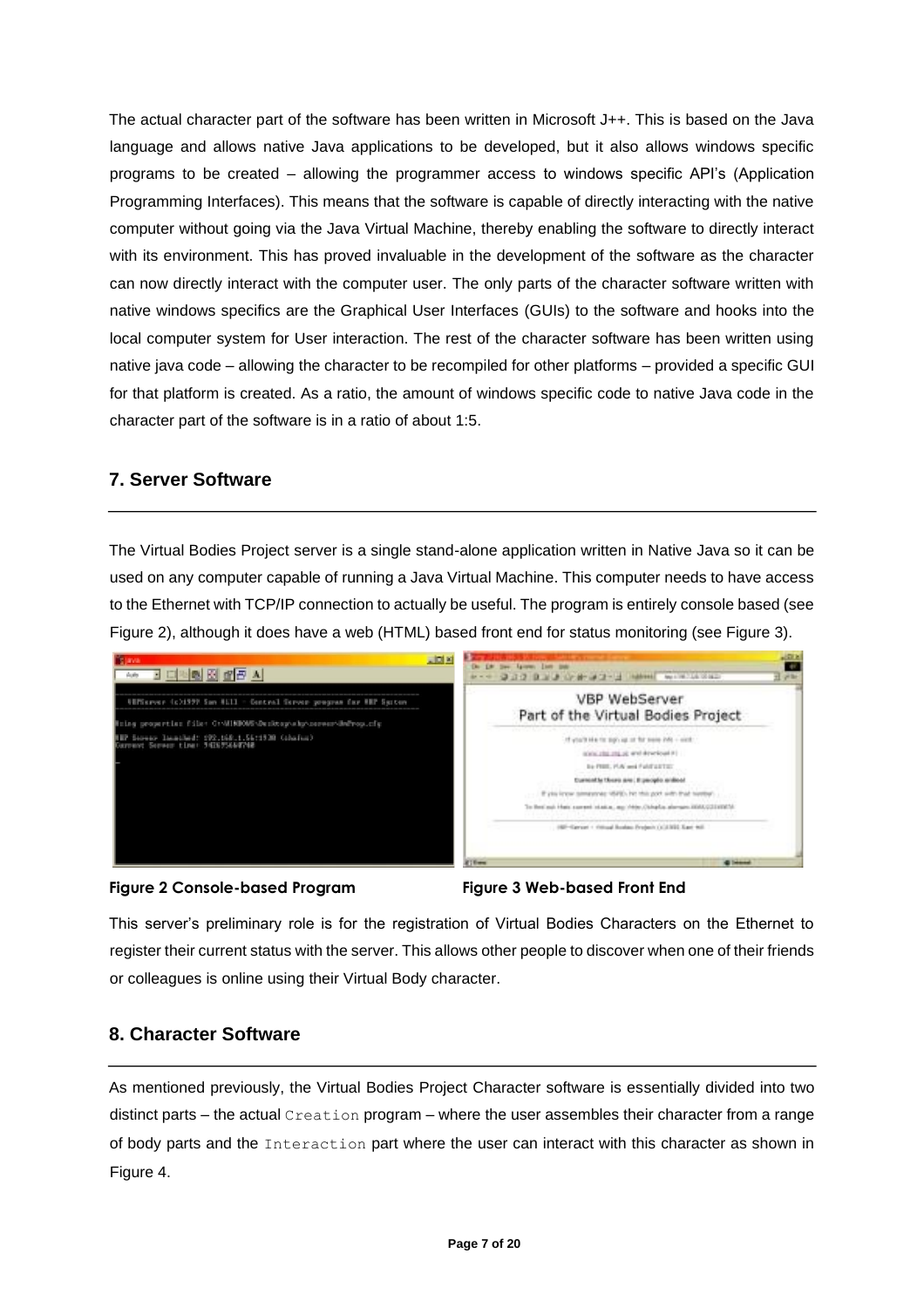

### **Figure 4 VBP Character Software**

The main part of the program is the Interaction program, which is composed of a number of different modules, each fulfilling a different role within the VBP program. Each modules has been created as a separate executable program and may be summarised as:

| <b>VBP</b> | The main module of the system                               |
|------------|-------------------------------------------------------------|
| VBP-Talk   | The natural language interpreter system                     |
| VBP-Conf   | Used for conference facilities between users                |
| VBP-Chat   | To find out and communicate with any friends who are online |
| VBP-Mail   | The VBP e-mail client                                       |
| Talker     | Speech Generation system                                    |

### **9. How the Character Operates**

The **VBP** module is the main module for the Virtual Bodies Project Interaction program and acts as the main launching system for all the other modules, which are part of the Interaction program. The **VBP** module itself is launched when the program is first initialised and has the structure shown in Figure 5





This module operates by first opening two ports for communication. The first port (number 1922) is for internal system communications (MonThread in Figure 5); the different modules use this to share information between each other. The second port is 1921 and this is the external port and accessible by anyone in the world (SamServer in Figure 5) – this is the port used for communications to the Virtual Bodies Server, and for other Virtual Bodies Project characters to communicate with this character. The system is designed in this way to ensure the program is as stable as possible. The internal port is protected by an internal firewall unique to the system, which completely prevents anyone from outside the local computer from accessing this port. This has the great security advantage of fully protecting any personal information stored in the character and from any malicious users of the Internet from affecting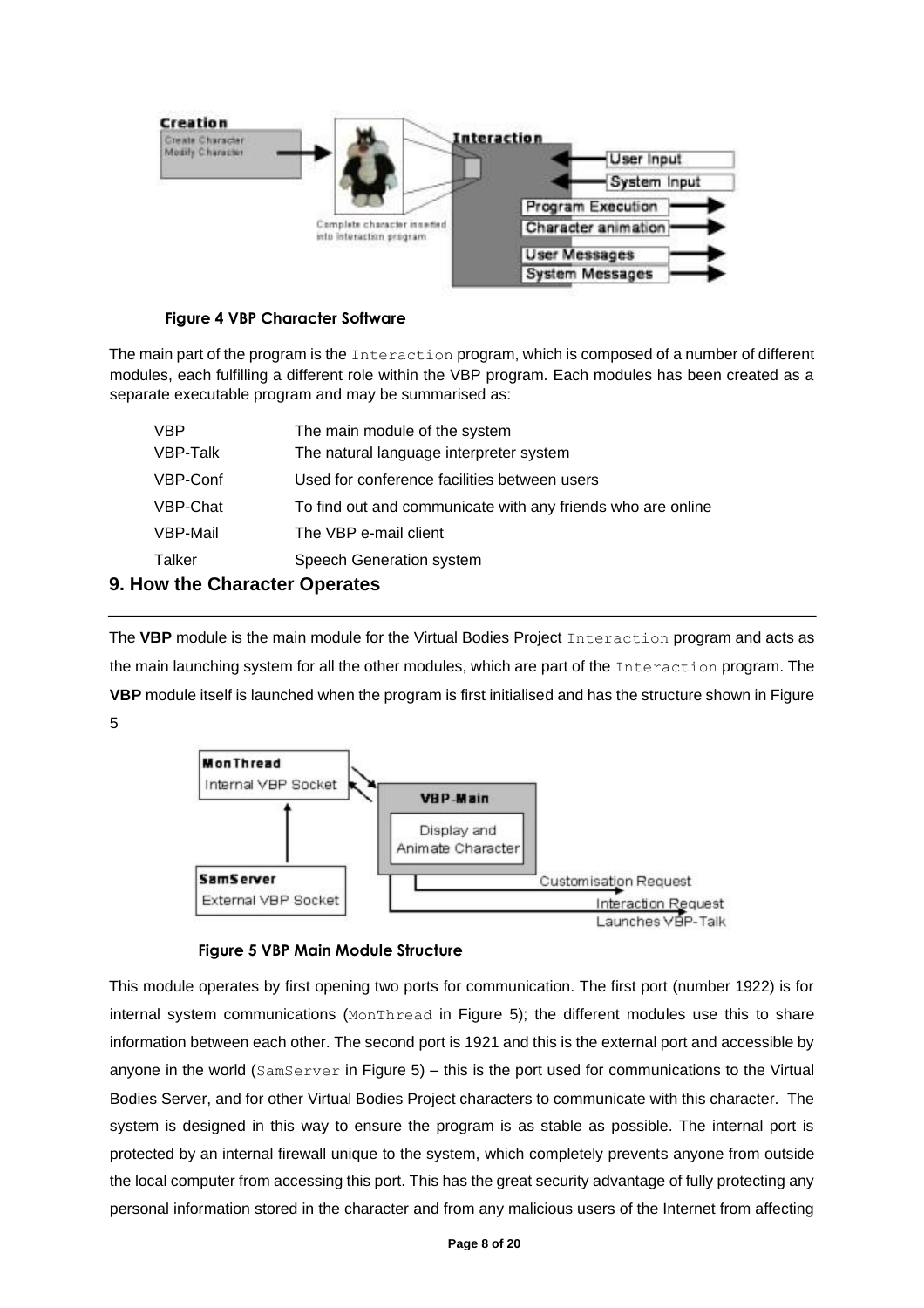the program. The externally accessed port is kept structurally separate from the system, but is left fully open for anyone to access the port from anywhere in the world. This means that the port is open to attacks from any malicious users, but careful programming prevents this from causing too many problems. Every time a request is received on this port, the program launches a new thread to deal with this request and reopens the port for any subsequent connections – this means that any number of requests can arrive at the port at anytime and all requests will be dealt with – there is not a queuing system in use. If a request to the port is not a recognised request using the **VBP Protocol** (described and defined in section 14) then that connection is closed and the thread is terminated. Also, if a request is operating too slowly or not enough information is received then a timeout engages, the connection is closed and the thread terminated. Both of these ports contain internal self monitoring software, so if for any reason the port becomes blocked or connections are declined, then the monitoring software will terminate all threads running on the port having trouble, close down the port fully and re-launch itself reopening the port for connections. This is designed to operate fully transparently to the user of the system, so the actual Interaction software would not restart just the internal port handing software. This should ensure that this part of the software is as stable as possible and as resistant to hackers as can be arranged.

Once the program has initialised the ports, the main screen appears as shown in Figure 6.



#### **Figure 6 Main VBP Screen**

The program is divided into three areas – the menu bar at the top of the window contains all the different options for the creation and modification of the character, to add plug-ins to the system and to generally tweak the environment to a configuration that meets the requirements of the user. Below this is the character graphical representation and below this the button used to actually interact with the system as clicking on this launches the **VBP-Talk** program.

From a users perspective the program appears to be in a running yet inactive state (except for occasionally animating the character) and waiting for users input. In actual fact the system is busy processing information, which is received on the ports of the program and in communication with the central VBP server. This means that if a VBP character in use on someone else's computer chooses to send this person a message, then this message is received, interpreted and displayed to the user. Also if any system messages are received (such as the latest news headlines, share reports, or the lottery numbers) then these are also displayed by the system. Any programs operating on the users computer can also use the Virtual Bodies Character to display a message to the user of the system. Such as a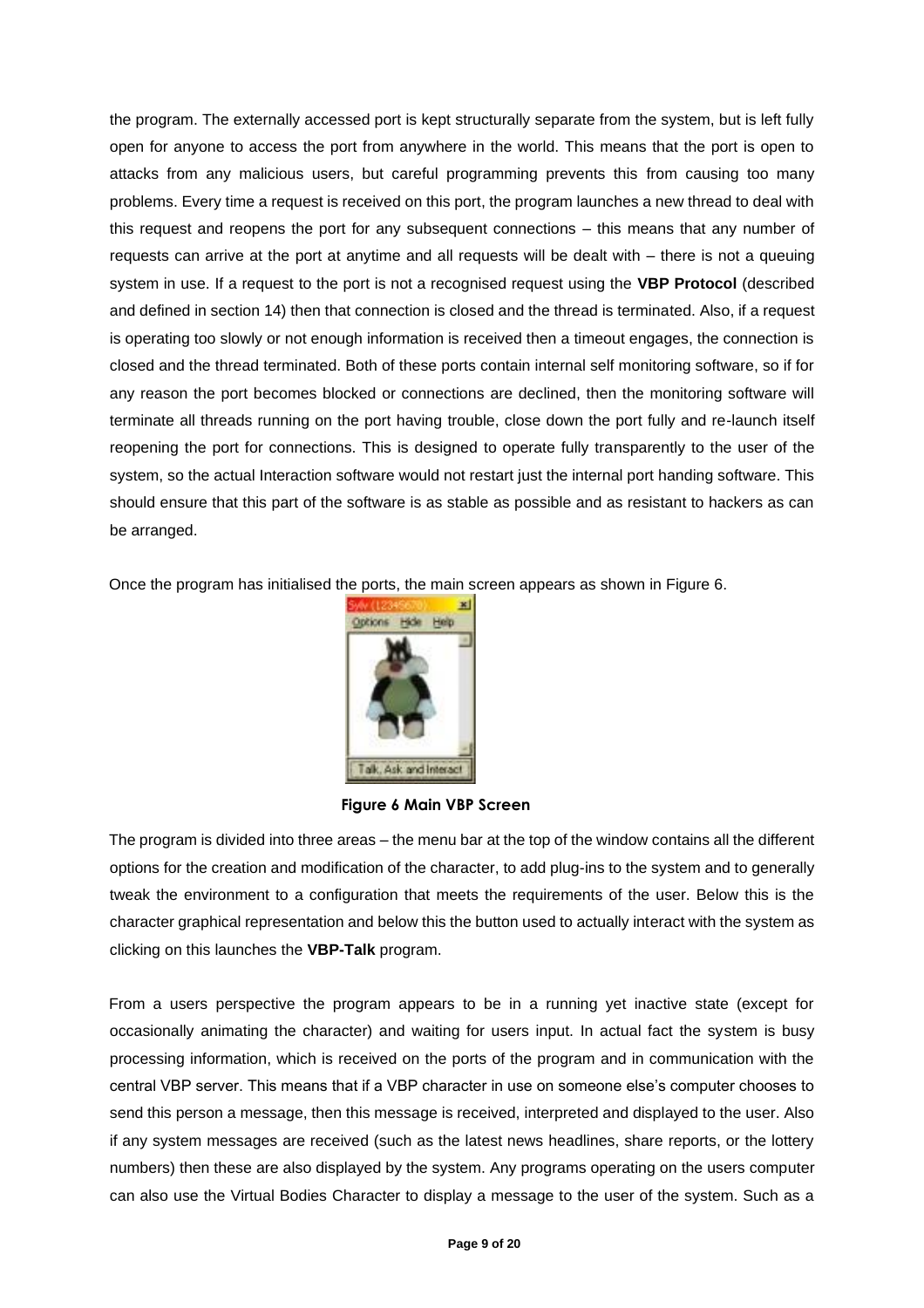message from a program of "File has not been saved. Do you wish to continue?" can be displayed in a more friendly way through the VBP character than as a system message.



**Figure 7 Flow Chart of VBP Module Operation**

The flow chart in Figure 7 shows how this program operates at a high level. Since the program is fully multi-tasking and multi-threaded, any of these stages can occur at the same time. The **VBP** module does not deal with the requests and messages internally, these are passed across to the **VBP-Talk**  module, which is described in Section 10. The system updates are when the user requests to modify the character design or requests the character animates, in which case, the request is handled internally and the system changed to reflect these requests.

# **10. Understanding Requests**

The **VBP-Talk** module deals with all requests, system messages and anything else to do with the actual system. This module contains the Natural Language Parser, message display facilities and Internet search facilities etc. This is essentially the main program where the actual interaction with the system takes place.



**Figure 8 VBP-Talk Bubble**

When the **VBP-Talk** module is launched, it displays as a yellow rectangle, much like a speech bubble, containing a text box and two buttons (see Figure 8). The user of the system can then enter a sentence into the box, which is then passed to the internal Language Parser, which attempts to analyse the sentence and establish what the user is asking or wishing to do.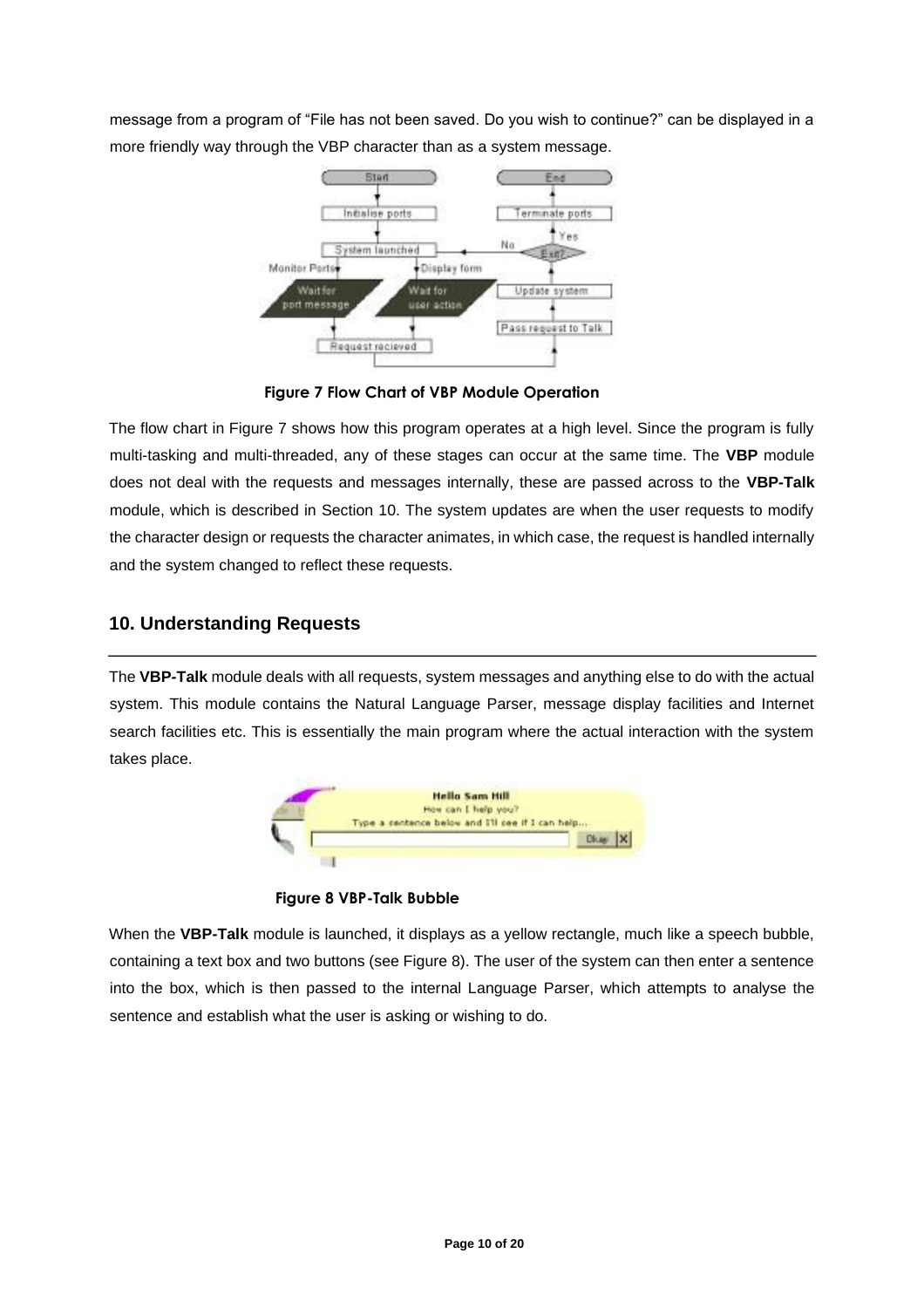

**Figure 9 Flow Chart of VBP-Talk Module Operation**

Figure 9 shows how the parser system works. Firstly the sentence entered is split into its component words and all punctuation, case and certain words appearing in an 'ignore list' are removed. The resultant string is then passed to various analysers, which evaluate the sentence to see what the user is trying to do. If no match is eventually found the user is asked to try again with their input.

Each program to be supported by the Virtual Bodies System or VBP plug-ins are described by a series of keywords. For example, the Microsoft Word application may have the key words "word, document, letter, write, create" associated with it. If any of the words contained in the sentence match a keyword for a program or plug-in, then this program or plug-in is assigned a ranking value. The higher the ranking value the better the match. Once the sentence is parsed, in theory a single program or plug-in should have the highest-ranking value. This program corresponds with the users request of a program to load. If more than one match has an equal rank then the closest choices are displayed and the user is given a choice of program to load – such as if the user enters "do e-mail" the parser is unsure whether the user wishes to check their e-mail or send e-mail or perhaps both. Since different programs can be assigned to these different tasks, the user is given the choice of which program to choose to use.



**Figure 10 Program Options for User Selection**

# **11. Interactions with Other Users**

Interaction between users can take place in many forms such as finding which friends are on-line (Figure 11), sending them messages or instigating on-line chats with them (Figure 12).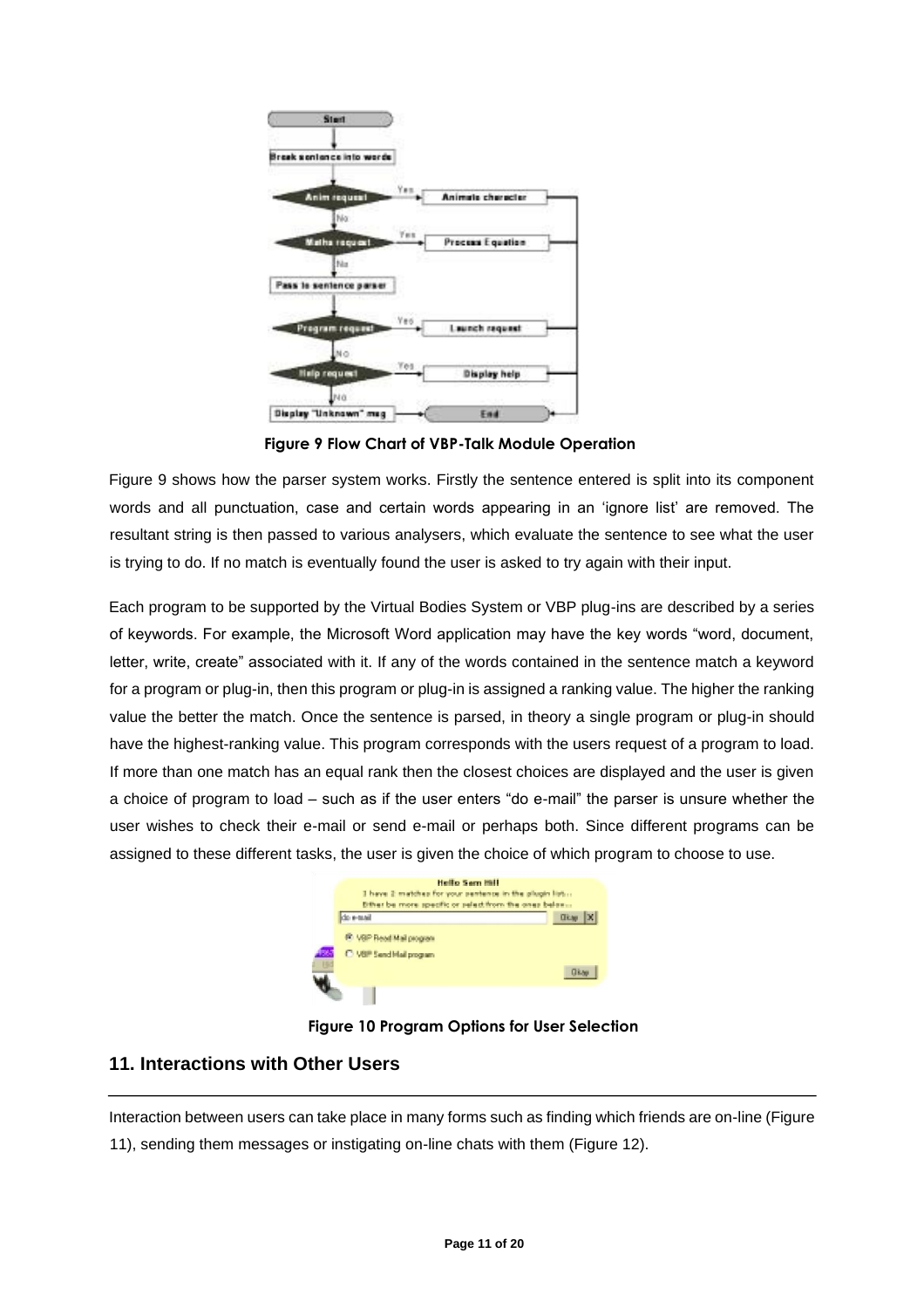| VBP: Friends and Foes                                 |                                                                                                                      | VBP - Conference Facility - Version 0.1a                                                                                                                                                                                                                                                                                                                                                                                                                                                                                                             | $\mathbb{R}$ |
|-------------------------------------------------------|----------------------------------------------------------------------------------------------------------------------|------------------------------------------------------------------------------------------------------------------------------------------------------------------------------------------------------------------------------------------------------------------------------------------------------------------------------------------------------------------------------------------------------------------------------------------------------------------------------------------------------------------------------------------------------|--------------|
| <b>Offine</b><br>Jonie (Janie: 12345679)<br>U. Online | <b>Reherh List</b><br>Find Someone<br>Add Someone<br><b>Renove Selected</b><br><b>Chat Request</b><br>Current Status | Chat between: Sam Hill and James Buchanan<br>James Buchanan: well done stupid<br>Sam Hill: So back to these women with huge breasts and tight arses<br>James Buchanan: yeah, wearing g-strings too they were<br>Sam Hilt I like the summer - out come the small clothes<br>James Buchanan: bit of a bugger we're sat inside chuming out reports<br>Sam Hilt Yep - could be worse - could be national bikini day!<br>James Buchanar: i reckon beer and computer science are a good match<br>l Sam Hilt With a BBQ<br><b>Janes Buchanan: and women</b> |              |
| Send message:                                         |                                                                                                                      | End<br>Clear<br>Line to say:                                                                                                                                                                                                                                                                                                                                                                                                                                                                                                                         |              |
|                                                       | Send                                                                                                                 | Nep-<br>Say                                                                                                                                                                                                                                                                                                                                                                                                                                                                                                                                          |              |

**Figure 11 Finding friends & Sending Messages Figure 12 On-line Chat Session**

### **12 Creating a Character**

The Character Creator is a single standalone program where the user can assemble their desired character from a range of body parts. Figure 12 shows the **Virtual Bodies Bank**, this consists of a single screen where the character is created. At the top of the screen is a series of banks, which contain given body parts – the first, for example, contains a range of heads for the character.



**Figure 13 The Virtual Bodies Bank**

Clicking on one of these banks empties out the body parts into the selection tank underneath the body banks, this displays previews of the body parts, the full range of which can be viewed by turning the wheels at either end – the one on the left scrolls the range to the left and the one on the right, to the right. Clicking on a body part in this tank causes that body part to be placed onto the character in the character holder, where a full preview of the final character is displayed.

When the user is satisfied with the final character, they can assign the character a name by entering a new name into the name text box. The VBPID number is the unique ID number assigned to their character, this number is set by the system and should not be changed, although if required or if the user reregisters or changes their registration details then this number may change and need to be modified and so the facility is provided. Finally, the slider for Personality is used to define the language used by the character to reply to the user and also how animated the final character is – a 'Calm' choice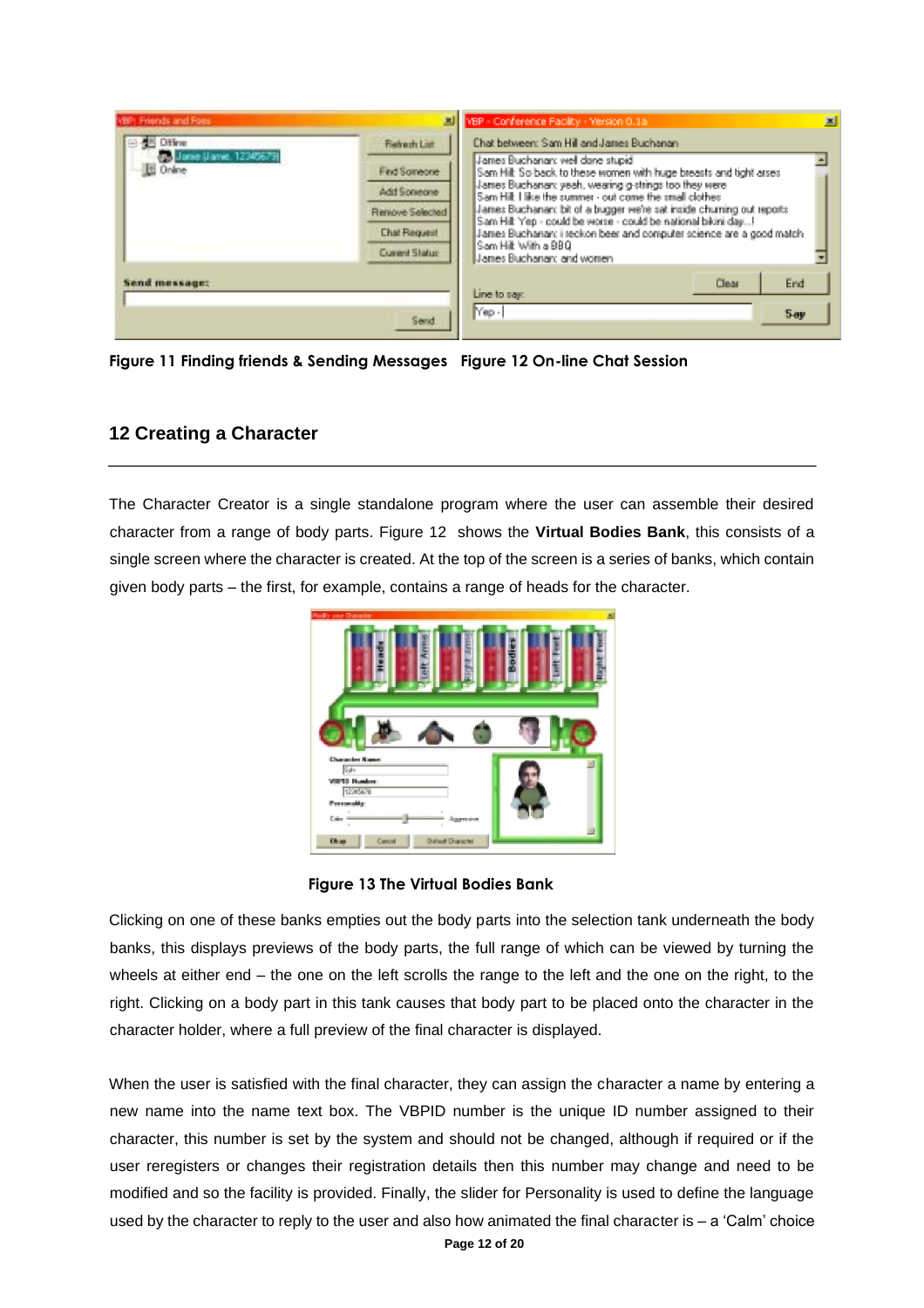means the character is fairly static and very polite, an 'Aggressive' selection produces a very animated character which uses much stronger language back to the user. Once all the settings are complete, clicking on Okay stores the created character and dynamically updates the VBP character displayed on screen if the program is currently running.

The body parts supplied with the program were created by capturing animations from real video footage (Figure 14), breaking this down into the component parts and converting these into animated GIF images. Most of the body parts supplied with the program have been captured from cuddly toys. Firstly the character is animated in front of a video camera – using the fishing-wire technique for animating the character. Each body part to be animated has a piece of wire attached to it and by moving this wire creates the resultant movement. This video clip is used as the basis for the animated body parts. The clip is broken into areas, each area represents a body part from the character, these areas are then extracted from all the frames of the animation, the background is converted to transparent (for later layering of the body parts) and a final animated body part results (Figure 15). This process is then repeated for all the other characters included in the program. This includes human limbs, which were captured using the same method.





**Figure 15 Animating a Character Figure 14 Creating a Body Part**



**Figure 16 Creating a** 

#### **Character**

The system used for the body parts in the program is the Animated GIF format, invented by CompuServe. This format has been used since it is flexible enough to support animation and also transparency effects very easily. This means that when a body is assembled for use as a character in the program, the character can be assembled out of a series of layers (Figure 16). Each layer represents a part of the character and can be manipulated independently of the rest of the character – allowing a very flexible range of animations to be taken. To animate the characters head, the only change needed to the character is to change the image displayed on the head layer (the top layer).

This would cause the animated head to be displayed on top of the rest of the character, which is not viewed as individual layers but as a single coherent character. This makes for a very flexible character creation system as any choice of head, body, arms and legs can be placed together in combination, each with its own animation and which can be displayed independently of any of the others. For instance,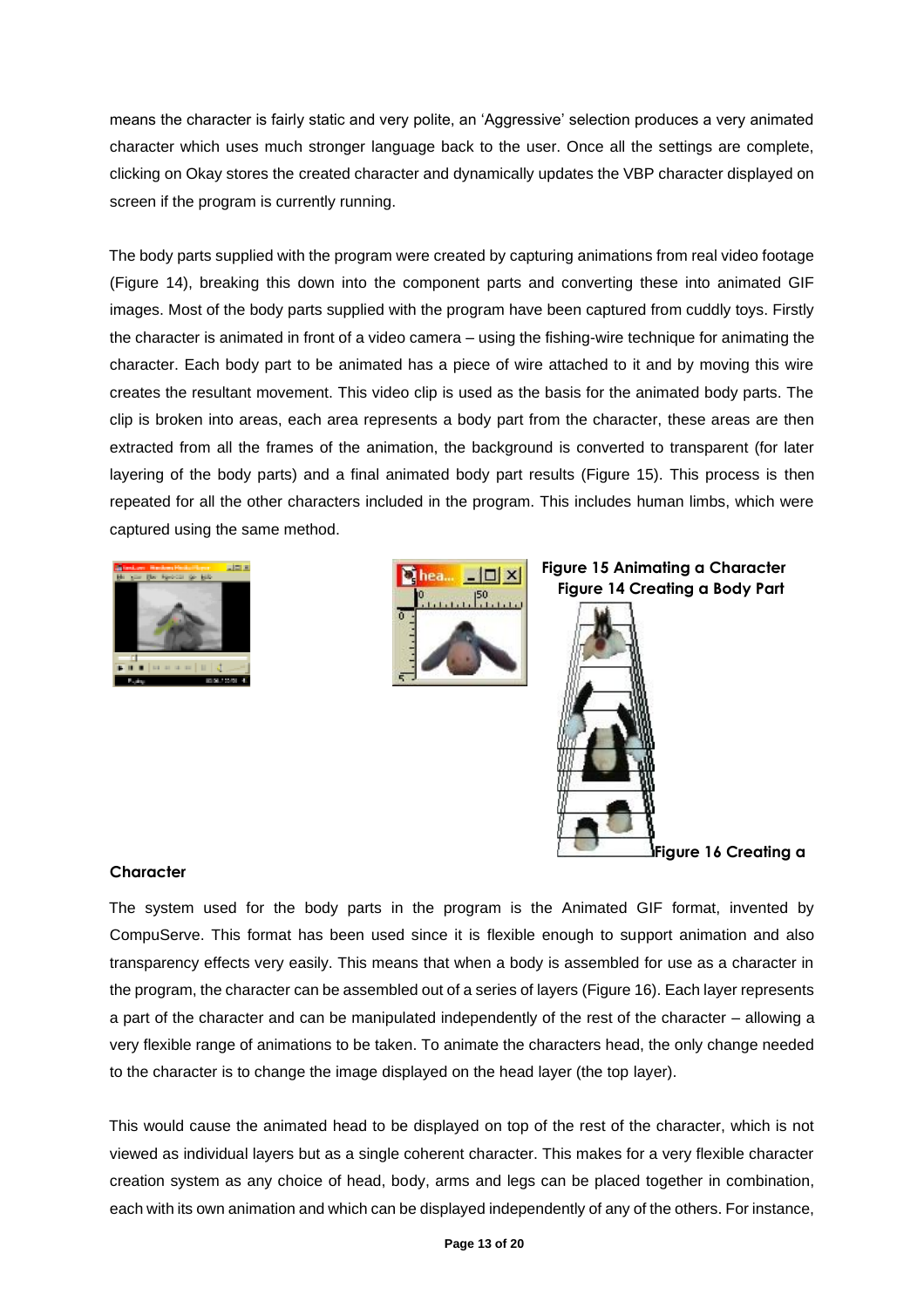the character can be made to wave its left, right or even both arms at any time, along with animating its head if required by the user. All these body parts could come from different character graphic ranges – such as Eeyores head on the cats' body, with alien arms and legs.

# **13. Extending the System**

The Virtual Bodies Project can be easily extended by adding additional plug-ins to the system to extend the range of features supplied to the user. A plug-in to perform any task can easily be added to the system through the use of the **VBP-Plug-in Manager** (Figure 17).

|                               |                                                                                                      | The following pluges are currently autalied. |                                       |            |           |        |        |
|-------------------------------|------------------------------------------------------------------------------------------------------|----------------------------------------------|---------------------------------------|------------|-----------|--------|--------|
|                               | <b>VEP Read Mailphogram</b><br>VEP Send Mail program<br>Game of Solitaire<br>Microsoft Ward Document |                                              |                                       |            |           |        |        |
|                               |                                                                                                      |                                              | Description:<br>VEP Read Mail program |            |           |        |        |
| Executable:<br>visorsail eve- |                                                                                                      |                                              |                                       |            |           |        |        |
| Keywords:                     |                                                                                                      |                                              |                                       |            |           |        |        |
|                               | book.                                                                                                | msd                                          | check.                                | <b>THE</b> | view      | lersal | rsat   |
| show.<br>Parameters:          |                                                                                                      |                                              |                                       | Floplace   | Add rates |        | Datata |

### **Figure 17 VBP Plug-in Manager**

Each available plug-in has an associated executable program – which is launched for the plug-in; a description which is used to explain what the plug-in is or does; a list of keywords which associate with the plug-in; and a Parameters number – which are internal defined parameters – such as values to pass to the program on the command line – this could be either a preset number which the plug-in requires or a variable, the difference is determined by the % symbol.

The example in Figure 17 shows the configuration for the VBP Read Mail plug-in. This uses the **VBPMail** program, has the description of "VBP Read Mail program" and a series of keywords describing the program. The parameters box contains the value 1, which is past directly to the VBP-Mail program, this means to the VBP-Mail program – launch in Read mode; for sending e-mail, this parameter would have the value of 2, meaning launch in Send mode.

# **14. VBP Data Structures**

Several data structures have been developed for use with this system. The main data structure is the communications protocol used for all communications between the various parts of the VBP System. These include communications between a VBP Character and a VBP Server; and also communications between plug-ins and the VBP Character. The VBP Protocol takes the place of layers 5 to 7 of the standard TCP/IP Protocol as shown in Figure 18 [adapted from figure 15.13 in 10]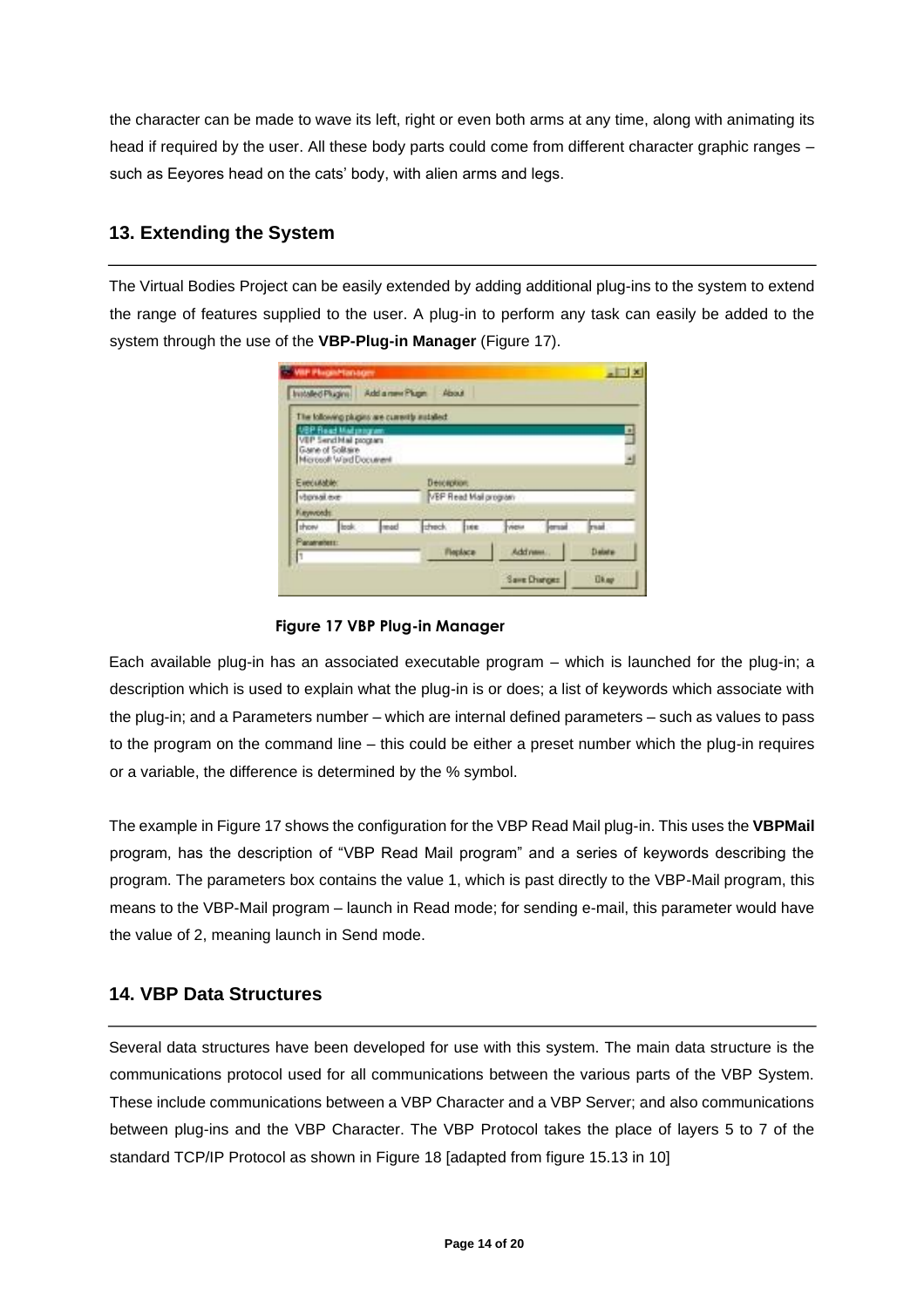

**Figure 18 VBP Protocol layers**

The VBP Protocol works by using the standard TCP/IP interface. This is chosen over UDP as UDP packets are transmitted in a connectionless state – the message is sent and the program then waits for a reply with no idea of whether the message was in fact received or if it was a reply was actually transmitted. By using TCP, this is a connection-orientated method where a direct connection is established between the two Ethernet (i.e. international networks such as the Internet, LANS, WANS and WAPs) devices enabling direct bi-directional communication to take place between these two ports.

The VBP protocol sits over the standard TCP/IP layer, with the result that it was easier to implement than sending a raw IP packet across the Ethernet. TCP/IP operates by each and every host being assigned a unique host identification, which consists of a 32-bit integer host identification number (ID) in the form of xxx.xxx.xxx.xxx; and then each service on the system operates over a unique port number. The messages sent using the VBP protocol are similar in nature to FTP and Telnet service commands. That is an instruction is sent from the client to the server, which the server acknowledges and requests the any additional information for that instruction, processes the information and then replies with either a second acknowledgement or the information requested.

Figure 19 shows the message flows through the system from a client to a server (here the server is not restricted to the VBP Server).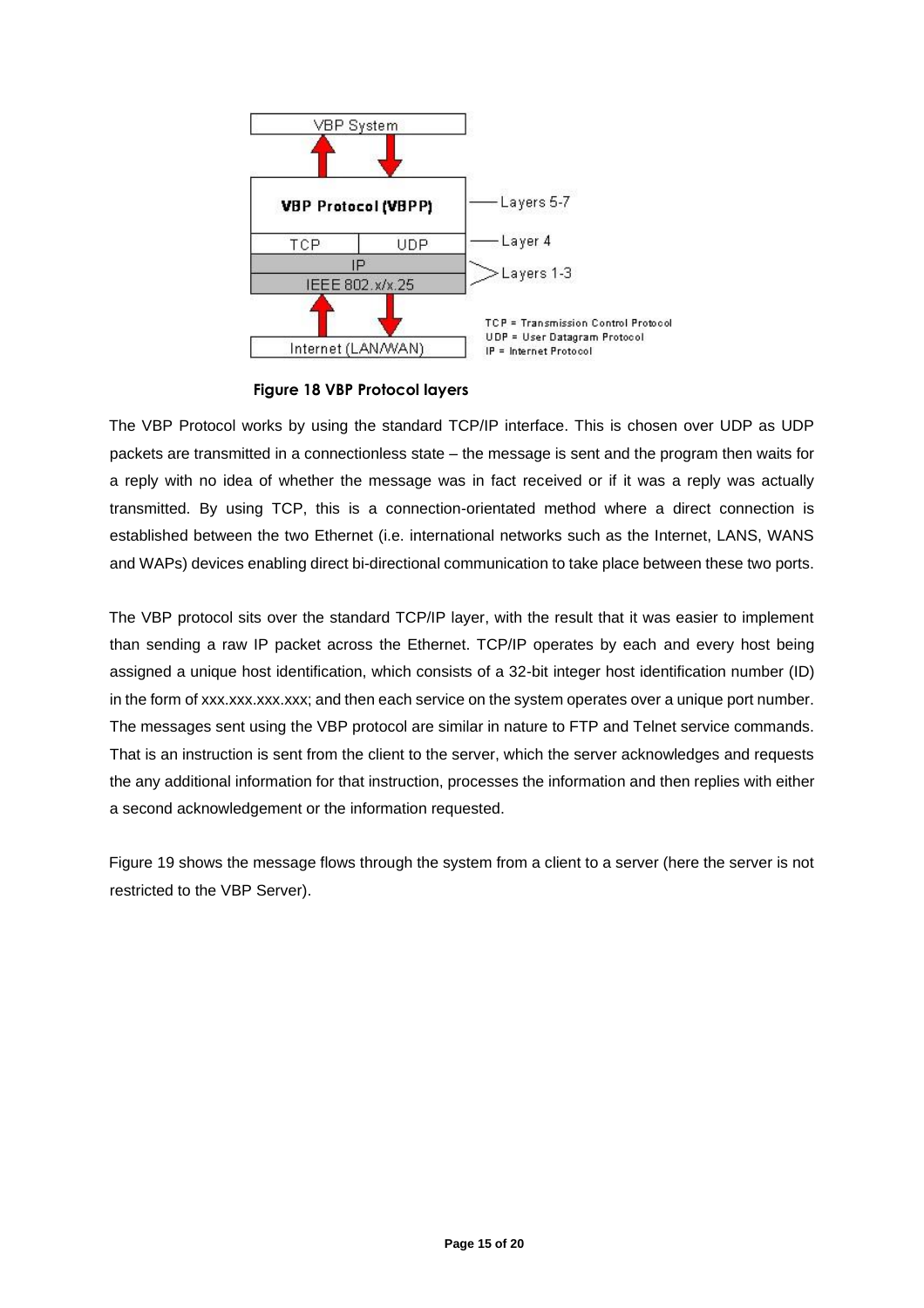

An example message would be: Hello Server Which the server replies with: Hello, who are you? To which the client would transmit:

<VBPID> Data structure And the server will reply with: Okay, you are logged.

**Figure 19 VBP Client-Server message Flow**

# **15. VBP Communication Processes**

Figure 20 shows the information flows through the Virtual Bodies system. It shows the communication routes between the VBP system, the real world and other applications. The only route to access the VBP System on any local computer is via the SamServer connection. This is a one-way socket, only enabling connections to it, and does not provide any information back. This then feeds the information into the VBP System by the MonThread (which is short for Monitor Thread as it monitors all incoming messages). This MonThread also passes messages back to the outside world. A program running locally on a computer can communicate directly with the VBP system through its SamServer socket.

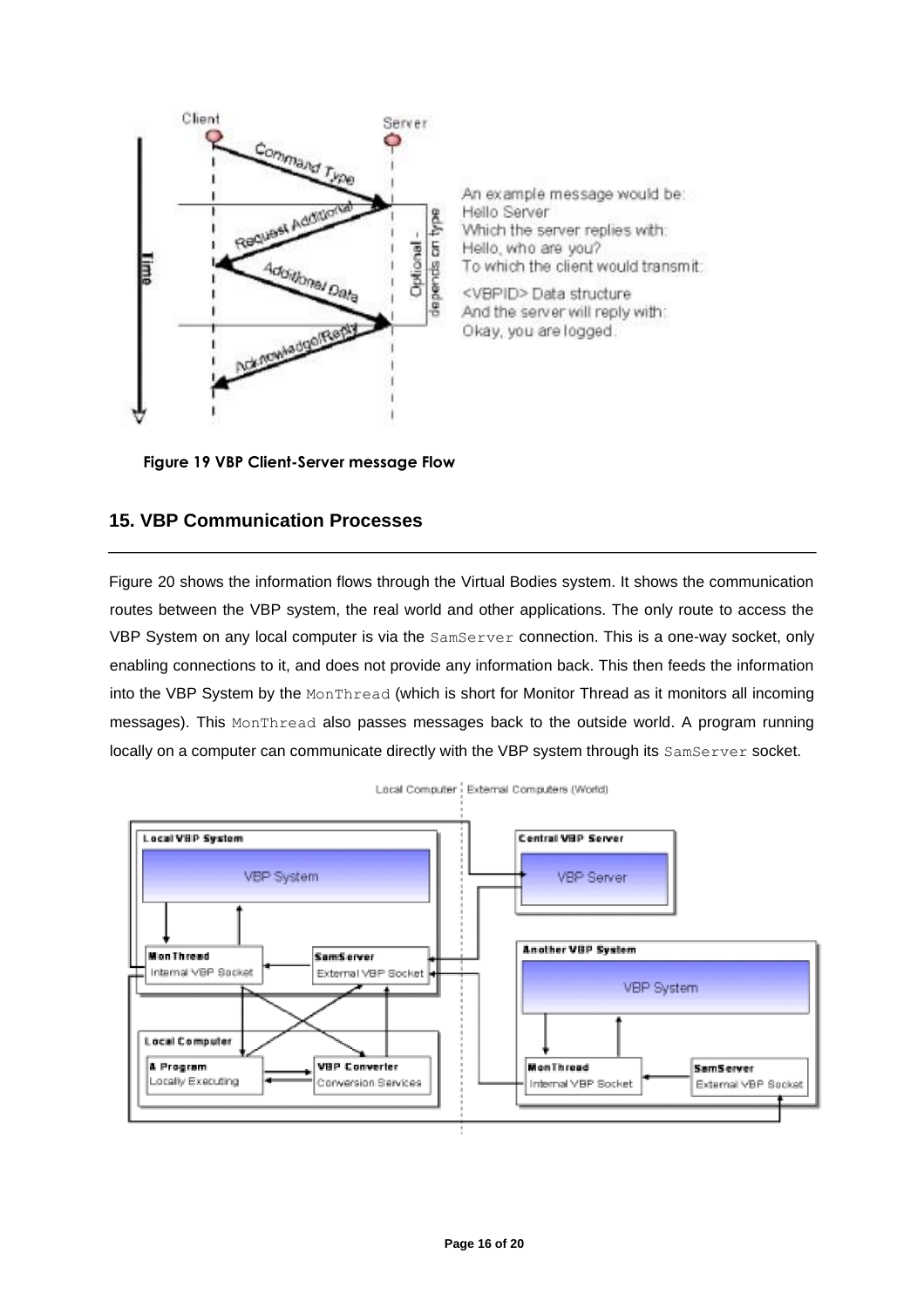#### **Figure 20 Information Flows Through the VBP Server**

Other VBP characters and the Central Server also communicate to other VBP's via the SamServer socket, to ensure complete security and stability and consistency to the system. The arrows on Figure 20 show the routes of information flow on the system and the diagram needs to be expanded for each individual plug-in or character running, which can communicate to the system. The program shown could be any Virtual Bodies plug-in. Figure 20 is a very simplified version of how the information flows – for example when a chat service between two VBP's is initialised the following events would take place:

- The Central Server is asked if a certain character is online.
- If the character is online a chat message is sent from the VBP requesting acceptance to the otherVBP.
- This can then accept or deny the chat request.
- If it is accepted then the Chat module needs to be launched:
- This then creates a direct connection between the Chat module as part of one VBP system and thechat module on the other VBP system.
- This chat module also communicates back to the central VBP Server what is going on in the chat and also makes requests of the VBP System as events take place.

This whole system become increasingly complicated as more and more VBP characters begin to interact with each other and their respective plug-ins. Messages and communication lines can easily flow in almost any direction across the system between any number of these programs and 'spaghettification' of the system could occur due to the sheer number of communication lines taking place between the different parts of the system.

Referring back to Figure 20, the shaded boxes illustrate the two main VBP systems – the Local VBP system that consists of the character and the Central Server - which runs remotely and is there to enable communications to take place between two different VBP systems. Considering the local VBP System first, this actually consists of two basic programs – the first is the VBP character software itself, which consists of the receptor for the incoming messages from MonThread, the animation facilities for the graphical representation of the character and the basic system structure. When the user wishes to interact with the character, then a separate program is launched, which contains an English language parser to interpret the requests from the user and act upon the requests in the required manner. The typical result of this is to shell to another modular program – such as a request to Chat to another VBP character would launch the Chat; a request to check e-mail would launch the mail services module, or indeed any other plug-in modules the user may have installed on the system all of which are free to communicate to each other or the central VBP system.

### **Conclusion**

The VBP project provides a simple software package that can be easily installed on a users computer, where the NGIA character produced can be fully customised with respect to looks and personality.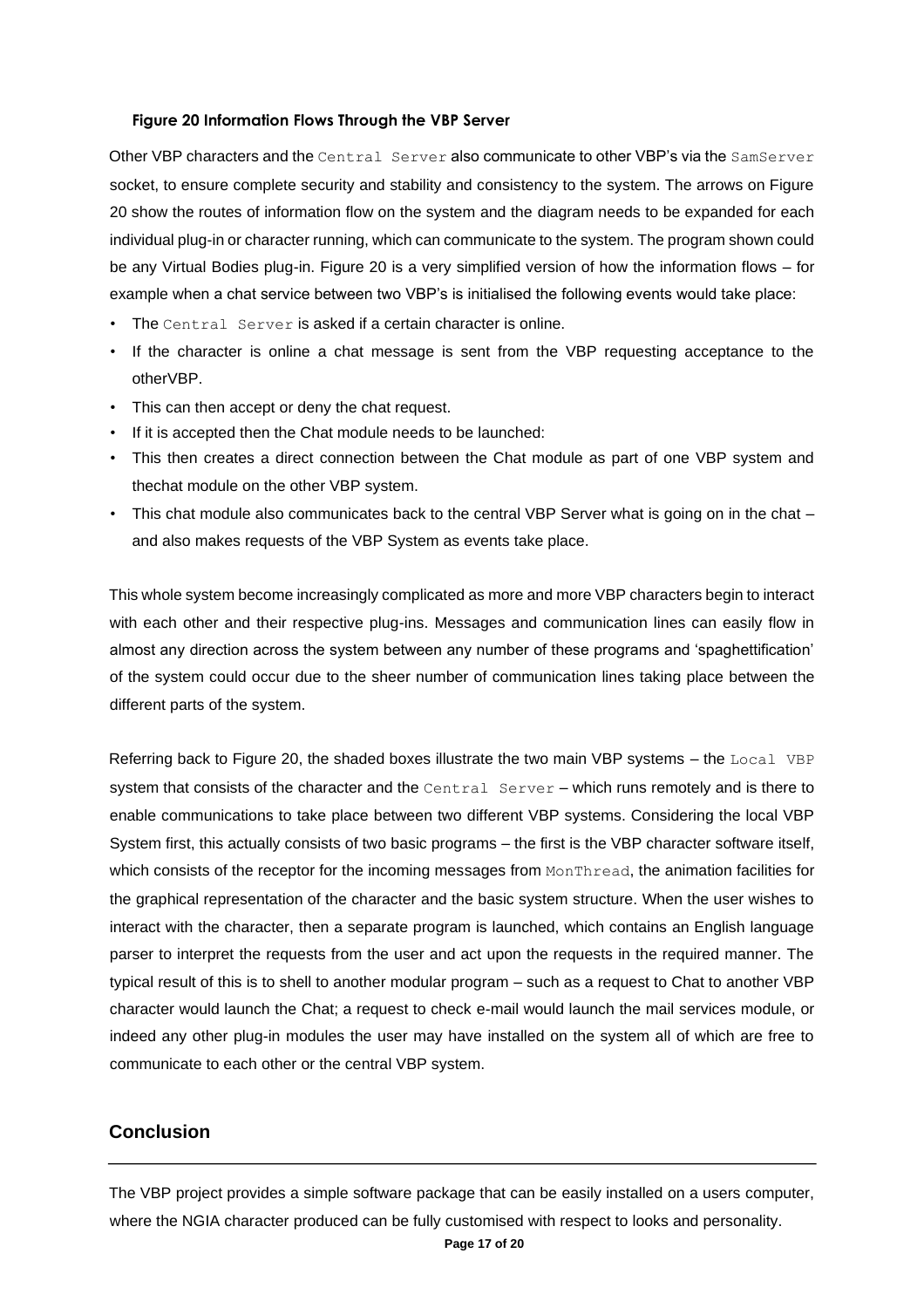The character intelligently reacts to the user through the VBP-Talk interface module evident through the natural language entered into the program being intelligently parsed and assessed to produce a result, which assists the user, either by launching the desired software package or by offering help. The character also animates itself to the user in an amusing and entertaining manner whilst displaying the information in an informative way. The speech extension has been included to the level of speech generation (albeit trough the use of a third parties software package), and the system has been designed in such a way to enable speech recognition to be added to the system as a later date to further improve the accessibility aspects of the software.

This project has brought together many different disciplines of computer science and existing projects and programs into a single package and in doing so created a new and unique system for Human Computer Interaction, which has not been created before.

This project also presents new ways of communicating and developing communities over the Internet. This project offers the chance for anyone using the Virtual Bodies Project to exchange ideas, messages and at a later date programs with each other directly allowing a new way of shared working to develop. This is enhanced by interaction through the natural language parser and speech generation software such that the Star Trek ideology of talking to a computer and having it understand your requests becomes a step closer to reality. Many of the ideas and methods presented in the project could easily be adapted for use in other projects; the natural language parser especially could form the basis for a new operating system GUI shell, where the mouse and keyboard may become a thing of the past.

#### **Possible Future Work**

There are a number of areas where this project can be further developed and expanded at future dates. The entire system is developed in a modular fashion, with each part of the system operating as a fully independent program – so any part of the system can be upgraded without effecting the rest of the system and new parts (or modules) can be added frequently and easily to the system to add additional features, services or other improvements.

Simple areas for improvements would be the inclusion of support for more than just the English language; the system is designed to be able to support more than one language, although only English language has been implemented. Another area is the inclusion of speech recognition to the system – this merely involves typing a specific speech recognition engine into the interaction system to pass the recognised text from the engine into the natural Language parser built into the system – meaning that instead of the user typing requests into the system these requests can be spoken into the system.

**Page 18 of 20** A longer term objective is to make the Virtual Bodies Project portable using WAP [11] technology whereby data can be transferred directly from the Internet down to a mobile phone anywhere in the world. Transferring the Virtual Bodies Project into an interactive character that resides on a mobile phone would be a very interesting expansion of the system and the technology is available to support this. The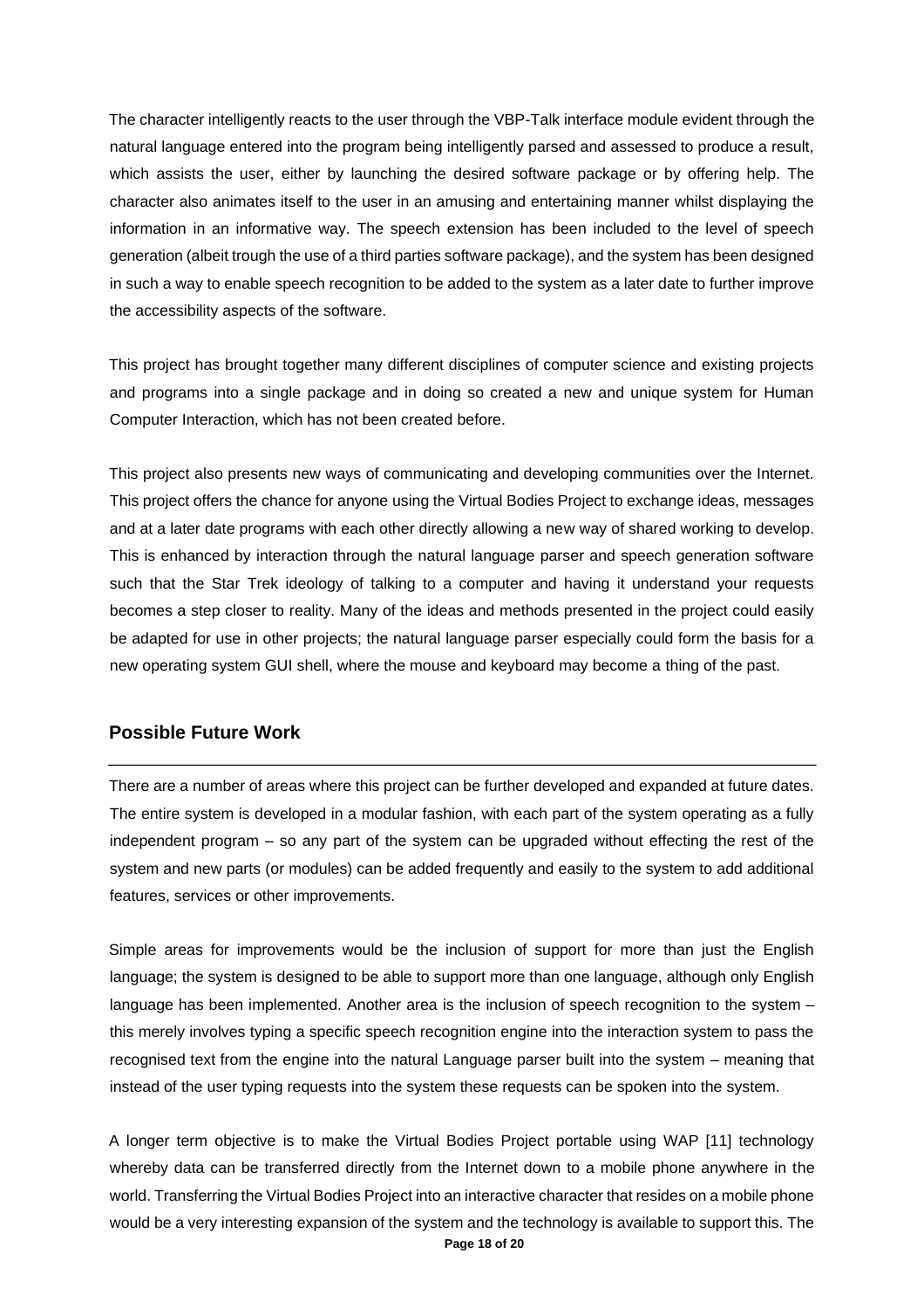changes needed would be to switch where the bulk of the software operates from, that is, instead of the character running directly on the phone, all that would need to reside there would be the graphical representation for the character and facilities to pass user input from the system back to the server which would interpret the results and pass these back to the mobile phone. Amalgamating this with the speech recognition software as suggested above would make this system very interactive and completely mobile. This is an exceedingly innovative and exciting use of the technology but which has not yet been attempted due to time restrains.

Alternative uses for the technology, as touched on earlier would be to develop and integrate the natural language parser part of the software into a new computer operating system and perhaps one day enabling a computer to respond to voice commands making the mouse and keyboard a thing of the past.

# **Acknowledgements**

The authors would like the thank Ision Internet plc, [www.ision.net.uk,](http://www.ision.net.uk/) for supporting this work and allowing the VBP program to reside on their Sun Solaris server in Telehouse, London, UK.

# **References**

- [1] Harlow, J. and Gadher, D. *The Second Internet Revolution*, Focus, The Sunday Times, Oct 17th 1999.
- [2] http://gopher.igc.apc.org/00/orgs/pacifica/tel/1, **Technophobia: The Social Disease of the '90s**, 1993
- [3] Channel 5, Lunchtime News, May 27<sup>th</sup> 1999
- [4] James D. Best, author of **The Digital Revolution**, 1999
- [5] Shneiderman, B., **Designing the User Interface: Startegies for Effective Human-Computer Interaction**, 3rd Edition, Addison-Wesley, 1998.
- [6] McCrindle, R.J., **The Impact of New and Distributed Technologies on Disabled Users**, Proceedings IEE European Workshop on Distributed Imaging, London, November 1999.
- [7] Dix, A., Finlay, J., Abowd, G. and Beale, **Human-Computer Interaction**, 2nd Edition, Prentice Hall, 1998.
- [8] Microsoft, www.microsoft.com/windows 98 (**Windows 98 overview**), 1998.
- [9] Rozak, M., **Overview of Microsoft Speech API**, Microsoft, 1998.
- [10] Silberschatz and Galvin , **Operating System Concepts**, Addison Wesley, 1998
- [11] Hill, S., **www.samhill.co.uk/computers/prog/wap.htm** or **www.wapalize.co.uk, W**ireless **A**pplication **P**rotocols, 2000

**Authors**